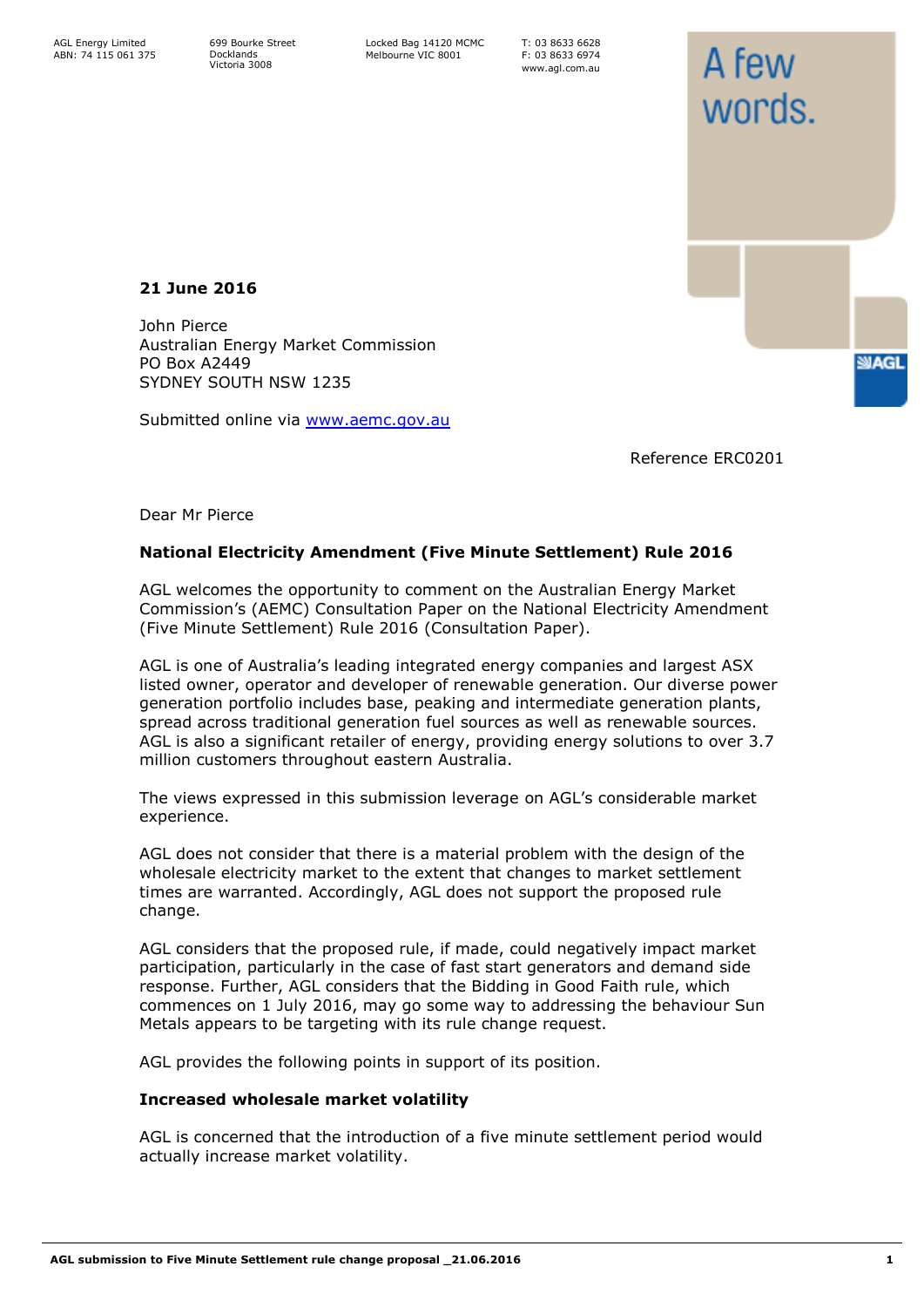On the generation side, most fast start generators are unable to deliver electricity within a five minute period and some are unable to respond to price spikes that occur within the second half of a thirty minute trading interval.

In AGL's experience, when a price spike occurs, the averaging process of the current 30 minute settlement period incentivises fast start generators to turn on, as they are often guaranteed a profit, which is likely to more than offset their start costs. These generators are further incentivised to remain on-load for a period of time as their start costs now become sunk. This typical response works to increase the level of competition in the market amongst generators subsequently diminishing market volatility (under most circumstances).

AGL contends that a five minute settlement would likely cloud the incentives of fast start generators during a price spike event. Without the strong possibility of a profit to turn on for, a fast start generator would be faced with the decision to incur a start cost in circumstances where profit is less assured. Accordingly, there may be occasions where fast start generators decide that the risk of starting up does not warrant only 'potential' reward.

Price spikes occur predominantly in the last five minute trading period precisely because fast start generators are forced to weigh the risks of incurring start costs for potential reward in the last five minutes of the interval. If a competitor were to create a significant spike in the price in the first few five minute periods, they risk fast start generators starting for a guaranteed profit and then continuing to generate for several trading intervals, thereby reducing the likelihood of further spikes and leading to an overall reduction in the half hour average price.

In a five minute settlement market, a generator may benefit by creating random five minute spikes at any point, (i.e. not just at the end of a 30 minute trading period), which fast start generators would fail to catch. If such spikes were sufficiently random, this may force fast start generators to exit the market – as they may no longer be capable of generating a sufficient revenue to remain viable.

In a five minute settlement market, AGL anticipates similar impacts on demand side response. In the event of price spikes, participants would be pressured to curtail their usage with the hope of only potential profit or reward for doing so.

## **Contractual arrangements**

AGL agrees with the AEMC's statement in the Consultation Paper that hedging arrangements are likely to be less effective where contract parties are facing different settlement times.

Further to this, AGL considers that fast start generators (or participants with fast start generators in their asset portfolio) will be less likely to hedge their generation, as the five minute settlement environment would make such arrangements harder to physically defend – particularly if price spikes were sufficiently random. AGL is not convinced that this would be avoided by implementing new contracts based on a five minute settlement period.